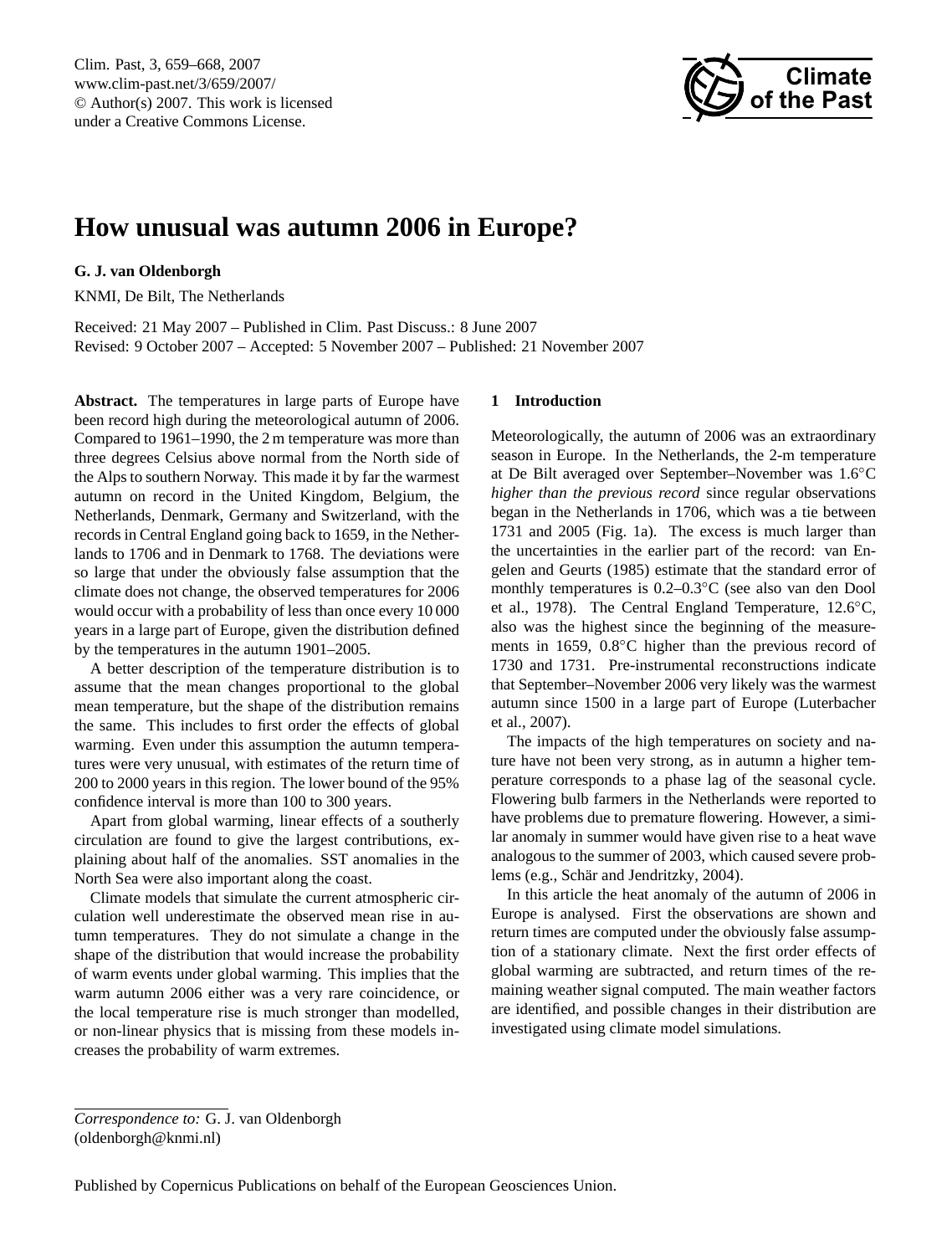

<span id="page-1-0"></span>**Fig. 1.** Autumn 2-meter temperatures at De Bilt, the Netherlands with a 10-yr running mean (green) 1706–2006 (a, [van Engelen](#page-9-2) [and Nellestijn,](#page-9-2) [1996\)](#page-9-2), 1901–2006 corrected for changes in the thermometer hut, location and city effects (b, [Verbeek,](#page-9-3) [2003\)](#page-9-3).



<span id="page-1-1"></span>**Fig. 2.** Extrapolation of homogenised De Bilt autumn temperatures 1901–2005 (crosses) to the value observed in 2006 (horizontal line) using a fit to a Gaussian distribution and a Generalised Pareto Distribution (to the highest 20%). The return times have been computed under the obviously false assumption of only interannual variability. The upper and lower lines indicate the 95% CI, determined with a non-parametric bootstrap.

#### **2 Observations**

In Fig. [1](#page-1-0) two time series of autumn (September–November) averaged temperature in De Bilt, the Netherlands are shown. The first one covers 1706–2006 and is a combination of observations at various locations in the Netherlands converted to De Bilt temperatures [\(van Engelen and Nellestijn,](#page-9-2) [1996\)](#page-9-2). The second time series 1901–2006 has been corrected for the effects of changes in thermometer hut, direct environment of the measurement location [\(Brandsma and van der Meulen,](#page-8-2) [2007a](#page-8-2)[,b\)](#page-8-3), and the effects of the growth of the cities in the area [\(Brandsma et al.,](#page-8-4) [2003\)](#page-8-4). The value for 2006 is seen to be well outside the distribution defined by the other years in both series.



<span id="page-1-2"></span>**Fig. 3.** The temperature anomaly (degrees Celsius) relative to 1961– 1990) of September–November 2006 in the GHCN/CAMS dataset [\(Fan and van den Dool,](#page-8-5) [2007\)](#page-8-5).

Figure [2](#page-1-1) shows two extrapolations of the cumulative distribution of the second, homogenised, time series 1901–2005, the first assuming a Gaussian (normal) distribution and the second using a peak-over-threshold method with a fit of the warmest 20% to a Generalised Pareto Distribution (GPD; [Coles,](#page-8-6) [2001\)](#page-8-6). These extrapolations are based on the obviously false assumption that the autocorrelation is zero, i.e., that there are no long-term variations except those resulting from accumulations of interannual variability. From Fig. [2](#page-1-1) it seems likely that the Gaussian distribution overestimates the probability of high temperatures. In spite of this a return time of 10 000 year is obtained with this extrapolation. This shows that the assumption of no autocorrelation is very likely false: climate does change on longer time scales. Physically, global warming has made high temperature anomalies much more likely during recent years, and this and other long-term variations increase the probability of clustered high extremes.

The same analysis has been applied to all grid points of the 0.5◦ Global Historical Climate Network (GHCN)/Climate Anomaly Monitoring System (CAMS) [\(Fan and van den](#page-8-5) [Dool,](#page-8-5) [2007\)](#page-8-5). The GHCN and CAMS time series used in the construction of this dataset have not been homogenised, in contrast to the De Bilt series of Fig. [1b](#page-1-0) (which is not included in this dataset). All results have been verified against the 5◦ CRUTEM3 dataset [\(Brohan et al.,](#page-8-7) [2006\)](#page-8-7) (not shown).

Figure [3](#page-1-2) shows that the area with  $3°C$  anomalies stretches from the the Alps to Denmark and from Belgium to Poland, with maxima in the the Alps and in southern Norway. An extrapolation using a Gaussian fit (Fig. [4\)](#page-2-0) shows that in an unchanging climate the return times of this autumn would be 10 000 years or more in an area shifted somewhat to the west of the area with highest anomalies. (The shift is due to the smaller variability near the Atlantic Ocean.) As can also be shown directly, year-to-year autocorrelations are not negligible.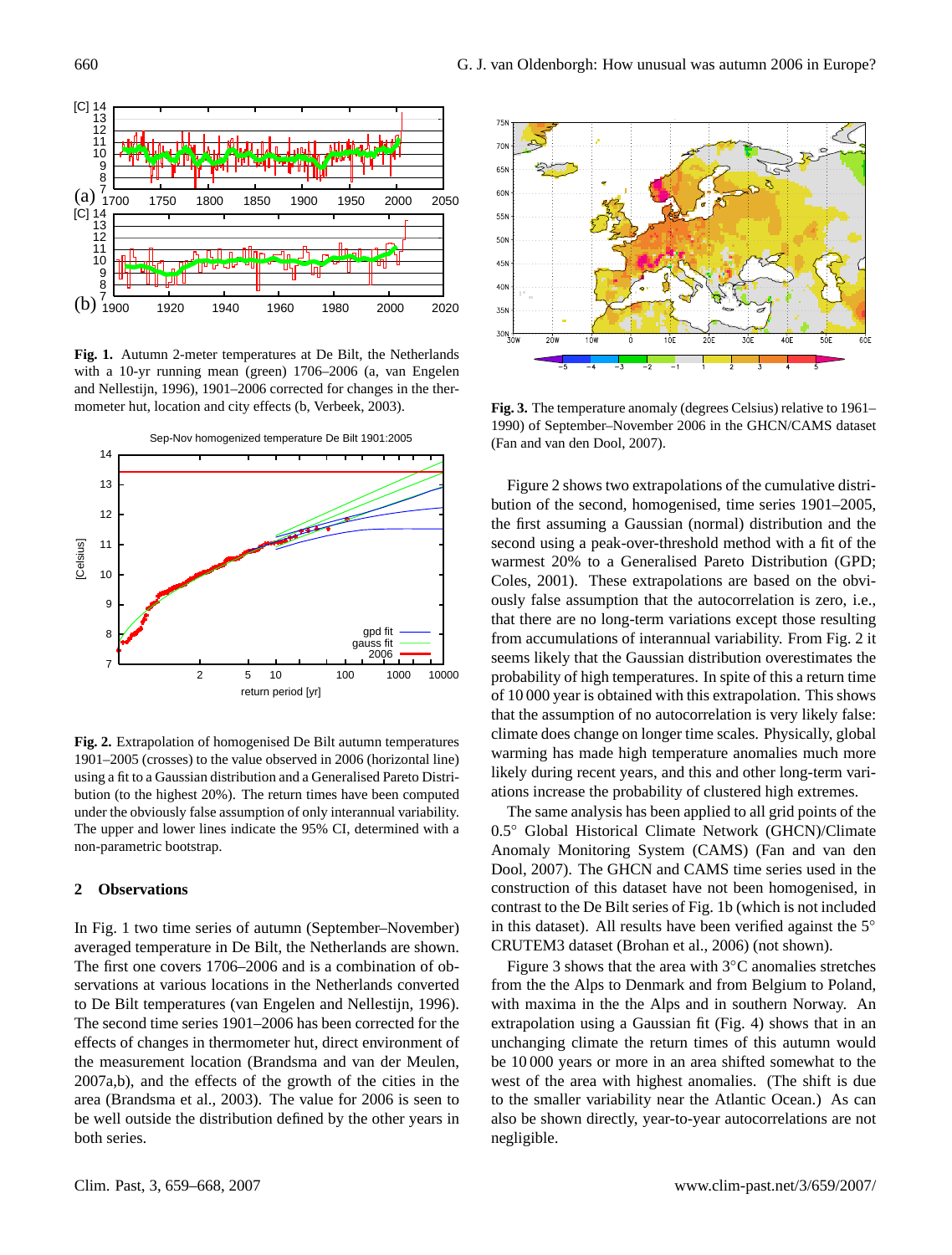

<span id="page-2-0"></span>**Fig. 4.** The return time (years) of September–November 2006 in the GHCN/CAMS dataset 1948–2005 under the false assumption of a stationary climate, using the more conservative Gaussian extrapolation.

#### **3 Global warming**

The climate is not stationary: temperatures have been rising over Europe as in most of the rest of the world [\(IPCC,](#page-8-8) [2007\)](#page-8-8). The effect of this on the probability of the occurrence of an anomaly like in autumn 2006 can be studied in a first approximation by subtracting the local temperature change proportional to a global temperature, here the 3-yr running mean of the global mean temperature,  $T'^{(3)}_{\text{global}}(t)$ . (On interannual time scales  $T'_{\text{global}}(t)$  contains clear ENSO signals, and these should not enter in the description of how global temperature affects Europe, hence the low-pass filtering.) This gives as a first approximation:

$$
T'(t) = A T'^{(3)}_{\text{global}}(t) + \epsilon(t) , \qquad (1)
$$

where  $\epsilon(t)$  denotes the part of the temperature not directly proportional to global temperature changes. The coefficients A are determined by a fit of local to global temperature up to 2005 and are shown in Fig. [5.](#page-2-1)

Station inhomogeneities (or local temperature anomalies) are visible in the GHCN/CAMS dataset (these are not visible in the much coarser CRUTEM3 dataset). On average the temperature in Europe has increased somewhat faster than the globally averaged temperature in autumn, in accordance with the Cold Ocean/Warm Land pattern [\(Sutton](#page-9-4) [et al.,](#page-9-4) [2007\)](#page-9-4). For the homogenised De Bilt time series,  $A=1.68\pm0.37$  (1 $\sigma$  standard error) over 1901–2005.

Subtracting the local trend  $AT'^{(3)}_{\text{global}}(t)$  from the observed temperatures, the weather anomalies  $\epsilon(t)$  remain. The anomalies up to 2005 are described reasonably well by a Gaussian in autumn; the skewness is −0.46±0.36, so the Gaussian fit may even overestimate the positive tail. The autocorrelation is now slightly negative at lags up to 4 year, so



<span id="page-2-1"></span>**Fig. 5.** The regression A of local against globally averaged temperature over 1948–2006. Only grid points where the correlation is 90% significant (assuming a normal distribution) are shown.



<span id="page-2-2"></span>**Fig. 6.** As Fig. [2](#page-1-1) but now for  $T(t) - AT'^{(3)}_{\text{global}}(t)$ , the De Bilt temperature with the regression against the global mean temperature anomalies (with a 3-yr running mean) subtracted. The 95% uncertainty interval in the 2006 anomaly above the trend due to the uncertainty in the regression is denoted by the horizontal lines.

that consecutive years of this series can be considered independent.

In Fig. [6](#page-2-2) the cumulative distribution of the autumn temperatures minus the linear effect of global mean temperature changes 1901–2005 is shown. Extrapolating this to the value observed in 2006 gives a return time of 650 years. Using a GPD to fit the highest 20% of the distribution gives a return time of about 3000 years. To compute the statistical uncertainty margins in these numbers a non-parametric bootstrap was performed simultaneously on the regression and the extrapolation. This gives a 95% CI on the return time of 125 to 10 000 years for the Gaussian extrapolation, 200 years to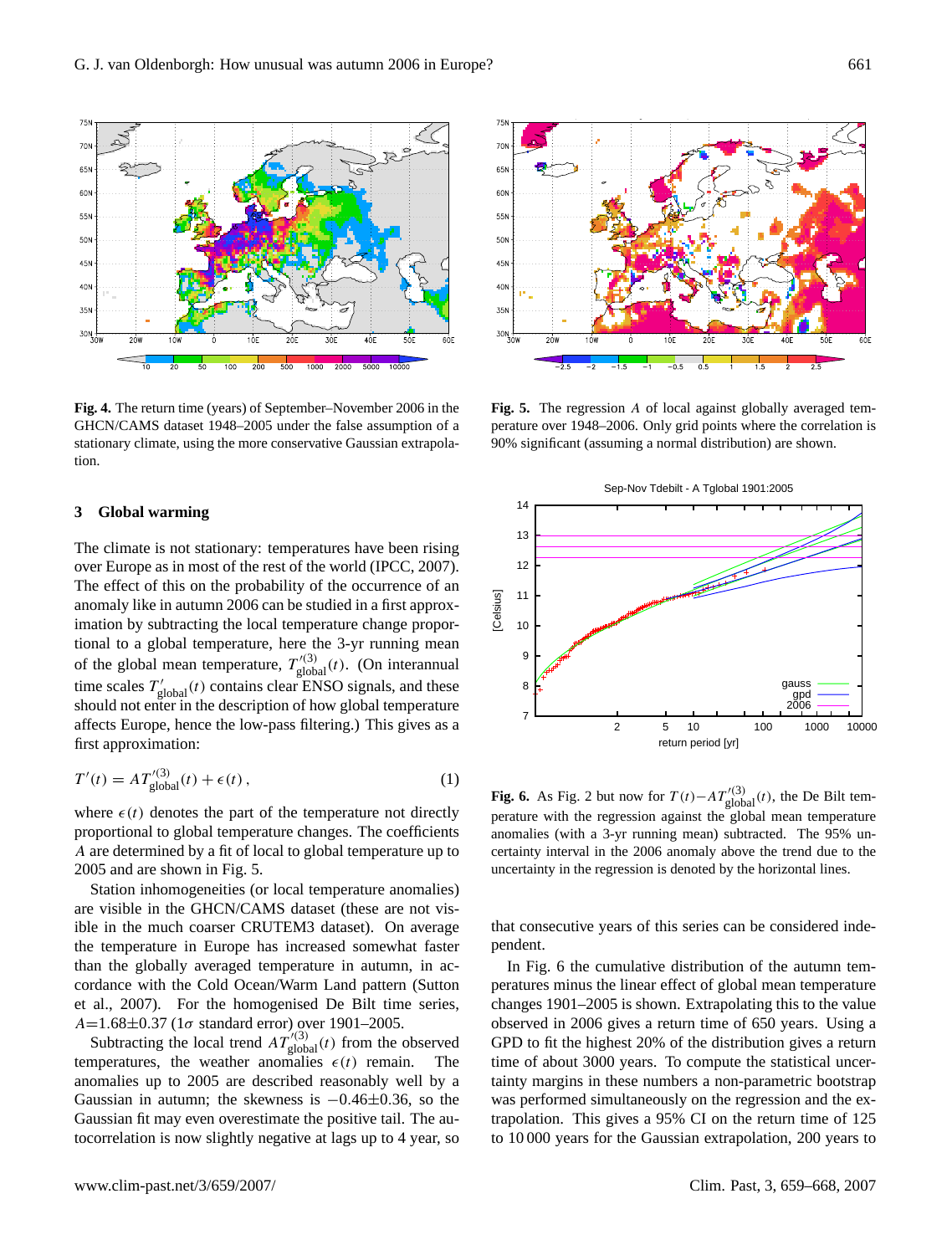

<span id="page-3-0"></span>**Fig. 7.** As Fig. [4](#page-2-0) but now with the local linear regression against the global mean temperature anomalies (with a 3-yr running mean, Fig. [5\)](#page-2-1) subtracted **(a)**, lower bound of the 95% confidence interval on the return time **(b)**.



<span id="page-3-1"></span>**Fig. 8.** NCEP/NCAR sea-level pressure anomalies (hPa) relative to 1961-1990 in September **(a)**, October **(b)** and November 2006 **(c)**. The black lines indicate the number of standard deviations of the anomaly.

infinity for the GPD extrapolation. The lower bounds are reached when the real trend is higher than the central fitted value of  $A=1.68$ , lowering the value for 2006 (lower horizontal line).

The same extrapolation in the GHCN/CAMS dataset (Fig. [7\)](#page-3-0) show the improbable weather to have extended over a large part of Europe, with estimates of return times of  $\epsilon(t)$  longer than 200 years over most of the area where the anomaly was largest, reaching 2000 years in northern Germany. The lower bounds of the two-sided 95% confidence interval (determined as in Fig. [6\)](#page-2-2) are more than 300 years there. The Gaussian approximation probably underestimates the return times, as the anomalies  $\epsilon(t)$  are negatively skewed in most of the area.

We conclude that global warming has made a temperature anomaly like the one observed in autumn 2006 between 10 and 50 times more likely than under the false assumption of stationary climate, with the larger factors near coasts where the trend is larger compared to natural variability. Still, other factors than global warming conspired to give estimated return times well over 200 years in most of the area with large anomalies, reaching 2000 years (lower bound 300 years) in northern Germany. A rare event indeed, even taking into account a shift in the probability density function proportional to global temperature changes, determined over the period before 2006.

## **4 Circulation**

It is obvious that a large part of the temperature anomalies in autumn 2006 was caused by the abnormal circulation in these months. A persistent low-pressure area over the Atlantic Ocean caused predominantly south-easterly winds in September, southerly winds in October and south-westerly winds in November to the area north of the Alps (Fig. [8\)](#page-3-1). In each of these months this corresponded to the direction advecting the highest temperatures.

The question how unusual the circulation patterns were is not easy to answer. The local pressure anomalies did not reach  $3\sigma$  deviations from the 1961–1990 normals (black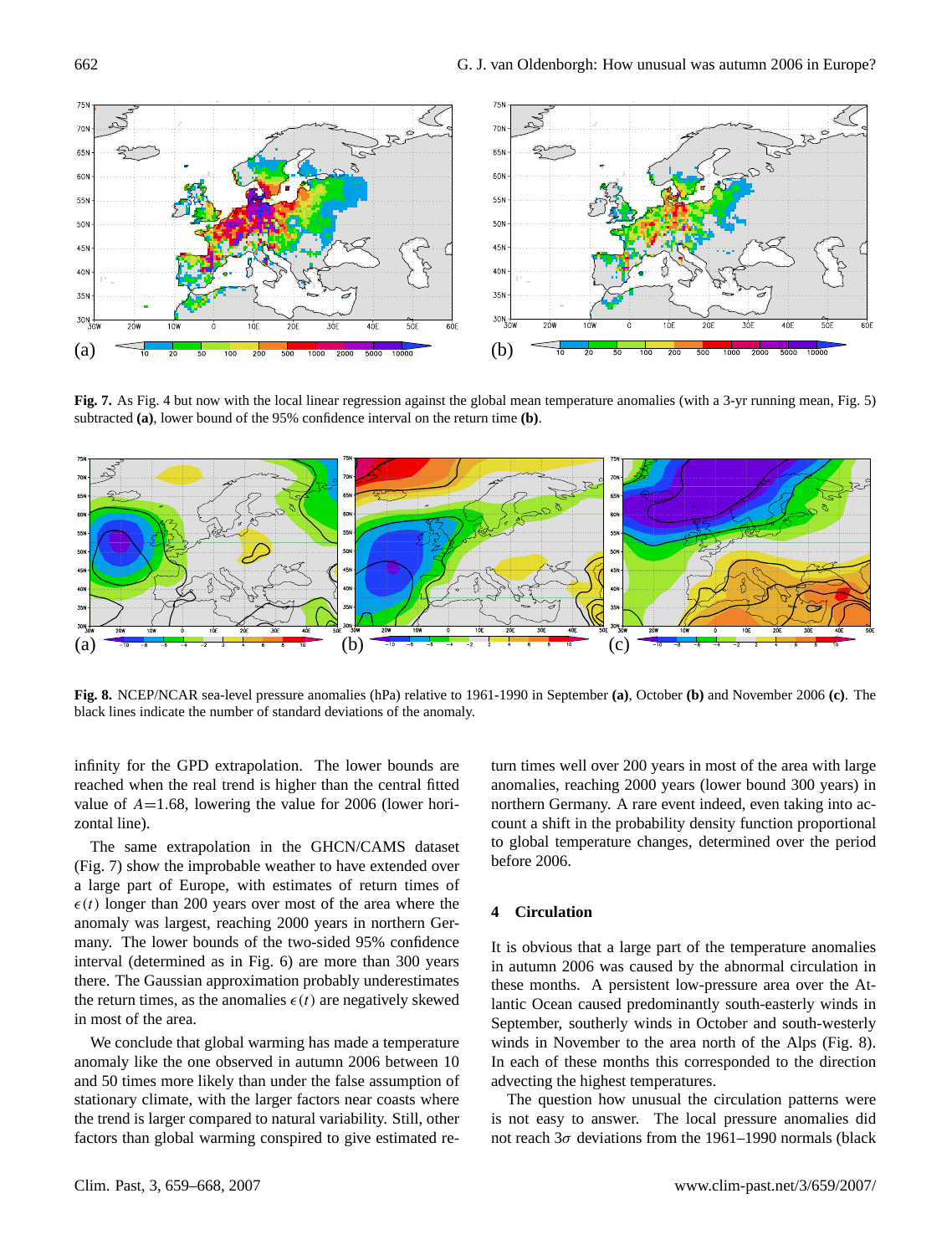

<span id="page-4-1"></span>**Fig. 9.** The coefficients of the VSM Eqs [\(2-4\)](#page-4-0) averaged over September-November: zonal geostrophic wind  $A_W$ [Km<sup>-1</sup>s] **(a)**, the meridional zonal wind  $A_S$ [Km<sup>-1</sup>s] **(b)**, the vorticity  $B$ [K hPa<sup>-1</sup>] **(c)**; the memory term M [1] in September **(d)**.



<span id="page-4-2"></span>**Fig. 10.** Correlation of the September–November temperature anomaly from the VSM with  $\eta(t)=0$  and the observed temperature 1948–2005.

lines in Fig. [8\)](#page-3-1). A deviation of this size is not rare without restriction on the location.

In order to do a meaningful extreme value analysis on the circulation patterns these 2-dimensional fields have to be reduced to local time series. One way to do this is to compute a circulation-dependent temperature. In Europe, temperatures are determined to a large extend by wind direction due to large climatological temperature gradients. Cloudiness also affects the temperature independently. In the very simple model (VSM) of [van Ulden and van Oldenborgh](#page-9-5) [\(2006\)](#page-9-5) the anomaly in local monthly mean 2 m temperature is therefore decomposed as

$$
T'(t) = T'_{\text{circ}} + T'_{\text{noncirc}}(t) + MT'(t - 1)
$$
 (2)

<span id="page-4-0"></span>
$$
T'_{\text{circ}} = A_W G'_{\text{west}}(t) + A_S G'_{\text{south}}(t) + BV'(t) \tag{3}
$$

$$
T'_{\text{noncirc}}(t) = A_g T'^{(3)}_{\text{global}}(t) + \eta(t) \,. \tag{4}
$$

The effect of circulation on the temperature is approximated by the circulation-dependent temperature anomalies  $T'_{\text{circ}}$ , which are linearly proportional to the zonal and meridional geostrophic wind anomalies  $G'_{\text{west}}$  and  $G'_{\text{south}}$  and a measure for cloudiness, the vorticity  $V'$ . The geostrophic wind is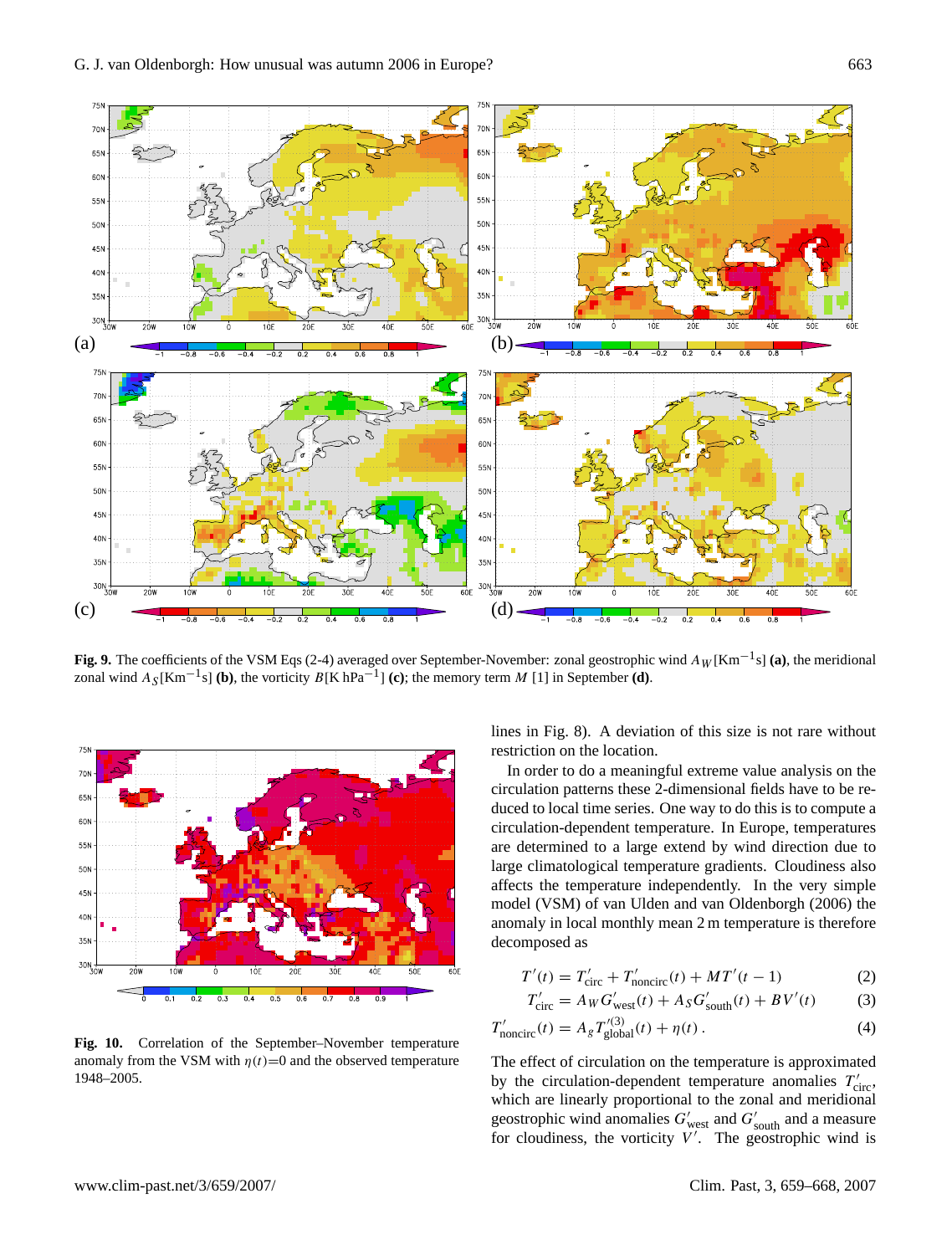

<span id="page-5-0"></span>**Fig. 11.** Contribution (degrees Celsius) of the geostrophic wind term **(a)** and vorticity term **(b)** to the temperature anomaly in autumn 2006.



<span id="page-5-1"></span>**Fig. 12.** As Fig. [2](#page-1-1) but only for the circulation-dependent temperature  $T_{\text{circ}}$  defined by Eq. [\(3\)](#page-4-0).

computed with the corners of a 20° longitude by 10°latitude box; the vorticity as the difference between the average of the corners and the central value. (All anomalies are relative to the mean observed values for 1961–1990.)

The non-circulation-dependent temperature anomalies  $T'_{\text{noncirc}}(t)$  consist of the part linearly proportional to global warming and the remaining noise  $\eta(t)$ . Finally, M is a memory term for past local temperature. This term is modelled as a regression on the previous months' anomalous temperature [\(van den Dool and Nap,](#page-9-6) [1981\)](#page-9-6). The geostrophic winds and vorticity are computed from the NCEP/NCAR reanalysis sea-level pressure [\(Kalnay et al.,](#page-8-9) [1996\)](#page-8-9).

There is some ambiguity in this model if the climate change involves changes in the circulation patterns parametrised by the geostrophic wind. However, the interannual variations in circulation have so far been much larger than the long-term shifts, so that in practice the terms  $A<sub>S</sub>, A<sub>W</sub>, B$  are most strongly influenced by the interannual variability and this part of climate change is not contained in the circulation-independent temperature changes. In autumn, there has been no 90% significant change in sea-level pressures in Europe apart from a slight increase over the Balkan.

The five model coefficients are fitted at each grid point over 1948–2005 (averaged to 1° × 1° for computational reasons). Averaged over the autumn, the coefficients  $A_W$  and  $A<sub>S</sub>$  reflect the gradients in the climatological temperature over Europe (Fig. [9\)](#page-4-1). In this season the southerly component is most important in determining the temperature. Positive vorticity leads to more sunshine, which has a positive influence on temperature in central and southern Europe, but in northern Europe a lack of clouds increases night-time radiation more and hence cools the surface. The memory term is large near seas due to the thermal inertia of sea water on the monthly time scale.

The VSM Eqs. [\(2\)](#page-4-0)–[\(4\)](#page-4-0) explains over half the variance of the temperature, i.e., the correlation between the modelled temperature with  $\eta(t)=0$  and the observed temperature is about  $r=0.7$  to 0.8 in autumn in Europe (Fig. [10\)](#page-4-2).

In Fig. [11](#page-5-0) the contribution of the various terms for the 2006 event in the VSM are shown. The anomalous circulation contributed 1.5–2.0◦C to the observed anomaly within the linear framework of Eqs. [\(2\)](#page-4-0)–[\(4\)](#page-4-0). The anomalous vorticity that gave rise to large amount of sunshine in September increased the temperature by less than 0.5◦C in the seasonal average in this linear approximation.

On the shores of the North Sea persistence has also contributed. However, this was not due to the below-normal temperatures in August. The North Sea was still warm from the exceptionally high temperatures in July. This is not captured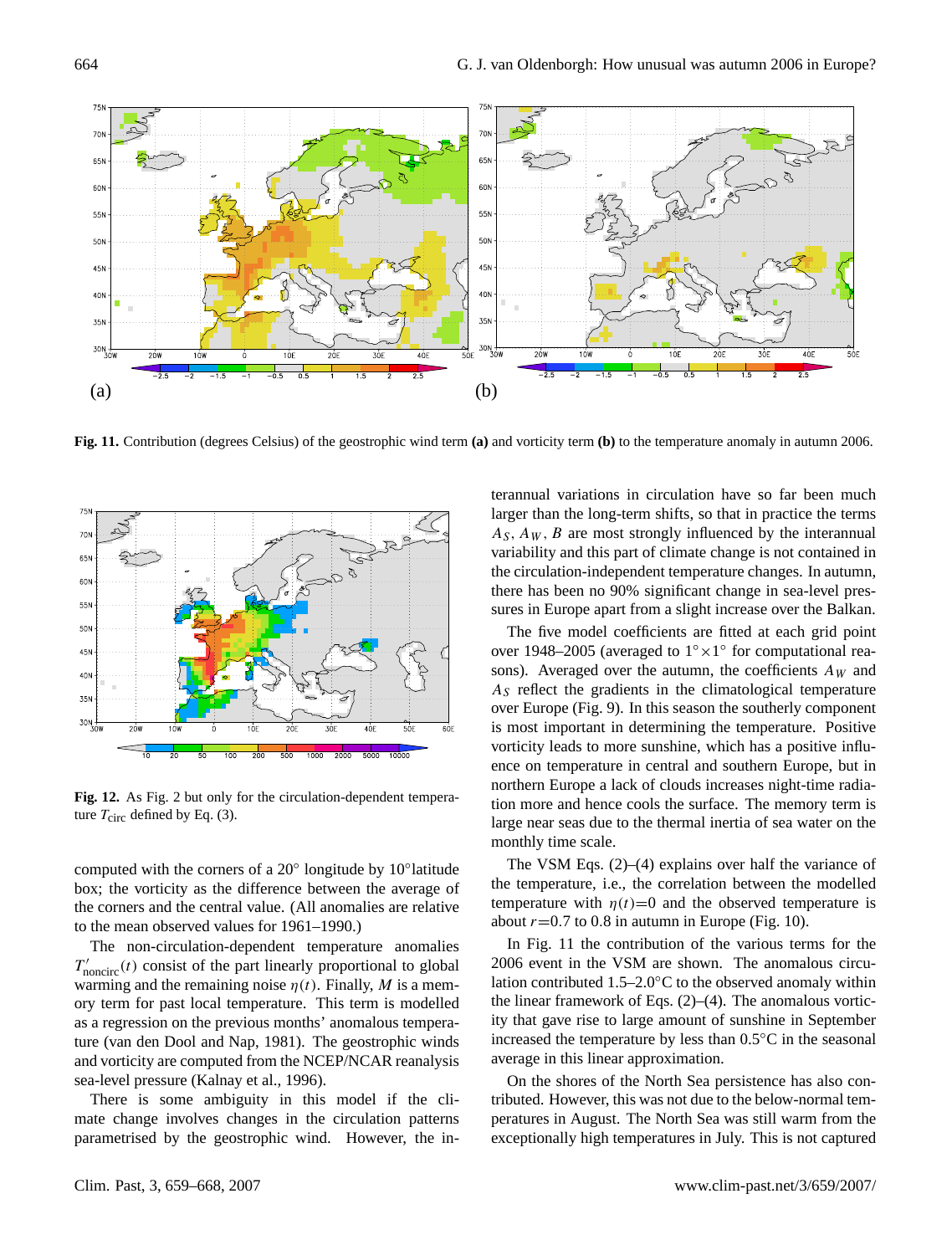

<span id="page-6-1"></span>**Fig. 13.** Ratio of observed and modelled trends 1950-2006. ESSENCE (ECHAM5/MPI-OM) **(a)**, GFDL CM2.1 **(b)**, MIROC 3.2 T106 **(c)**, UKMO HadGEM1 **(d)** and CCCMA CGCM3.1 T63 **(e)**. Only grid points where the difference with one is at least one standard error (assuming a normal distribution) are shown. The model trends have been computed as a regression against the modelled global mean temperature.

by the VSM, which only depends on the previous month, hence we cannot give a quantitative estimate. Based on the observed SST anomalies of about 2◦C at the beginning of September it is estimated that this contributed roughly half a degree to the autumn temperature anomaly in De Bilt.

Finally, the return times of  $T_{\text{circ}}$  in autumn 2006 are shown in Fig. [12.](#page-5-1) Comparing this with Fig. [7,](#page-3-0) the linear effect of the circulation in 2006 explains most of the return times in the western half of the area with high return times, but in Germany other effects were responsible for the high anomalies. As the memory term is also small in this area, these are not described by the simple model.

## **5 Climate model simulations**

Observed autumn temperatures are far out of the range observed so far, even after shifting the distribution with an amount proportional to global mean temperature anomalies. Do current climate models predict this type of events to happen more frequently as Europe heats up? There are two caveats when using these models:

- 1. the midlatitude circulation response of climate models varies greatly from model to model and up to now lacks a sound theoretical footing [\(van Ulden and van Olden](#page-9-5)[borgh,](#page-9-5) [2006;](#page-9-5) [Miller et al.,](#page-8-10) [2006\)](#page-8-10);
- 2. the local temperature response to global warming is uncertain.

To investigate the changes in the distribution of autumn temperatures results from the 17 standard runs with the



<span id="page-6-2"></span>**Fig. 14.** Extreme autumn temperatures at 52◦ N, 5◦ E in 17 ECHAM5/MPI-OM1 20C3M/SRES A1B runs in 1951–1980, 1981–2010, 2011–2041, 2041–2070 and 2071–2100.

ECHAM5/MPI-OM1 model [\(Jungclaus et al.,](#page-8-11) [2006\)](#page-8-11) runs of the ESSENCE project<sup>[1](#page-6-0)</sup> were used. These cover the period 1950–2100 using observed concentrations of greenhouse gases and aerosols up to 2000 and the SRES A1B scenario afterwards. This model simulates the mean circulation over Europe reasonable well on monthly time scales [\(van](#page-9-5) [Ulden and van Oldenborgh,](#page-9-5) [2006;](#page-9-5) [van den Hurk et al.,](#page-9-7) [2006\)](#page-9-7). In simulations of the 20th century (20c3m experiments) the monthly mean sea-level pressure fields resemble those of the observations best of the models in the World Climate

<span id="page-6-0"></span><sup>1</sup>See [http://www.knmi.nl/](http://www.knmi.nl/~sterl/Essence/)∼sterl/Essence/ for details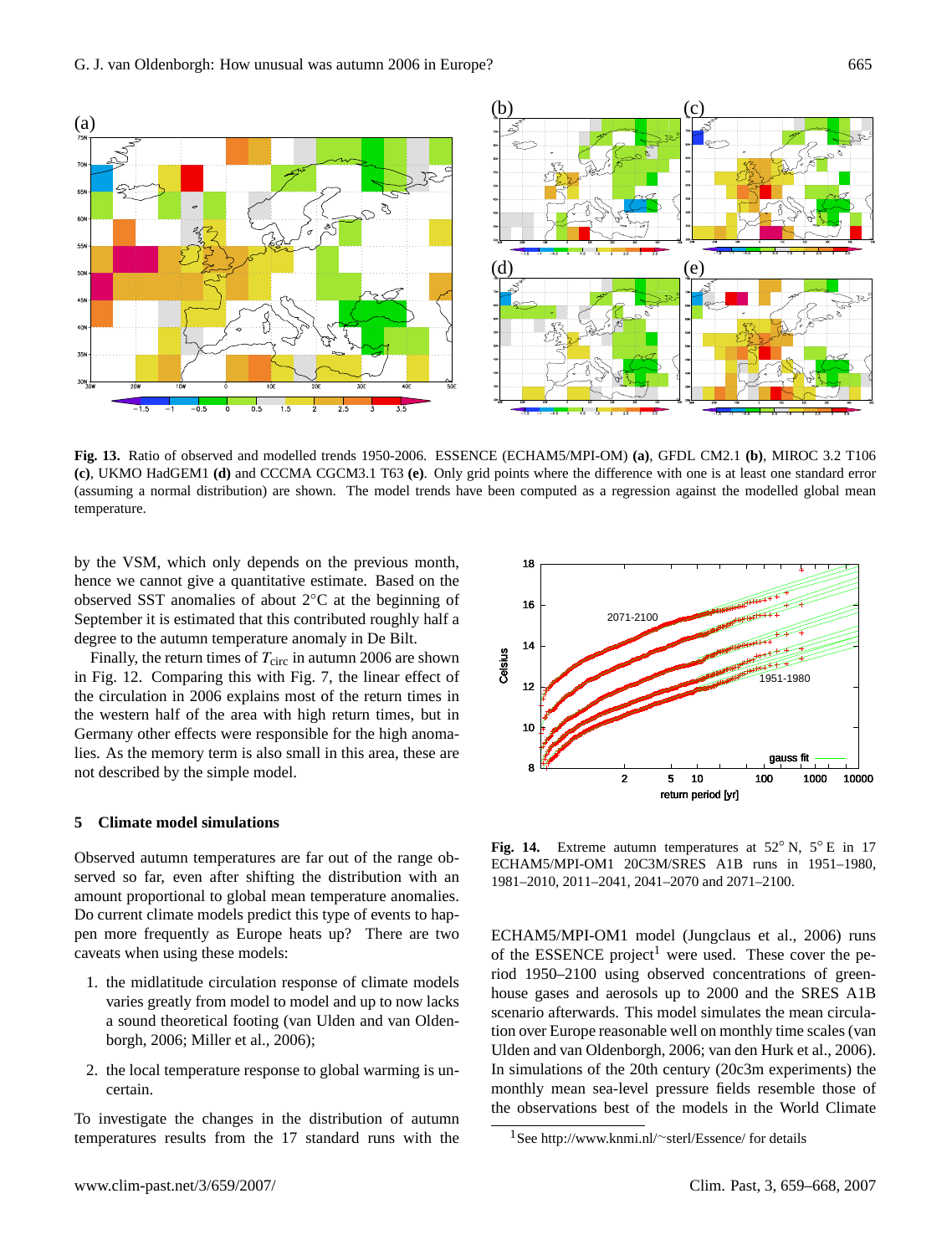

<span id="page-7-0"></span>**Fig. 15.** Extreme autumn temperatures at 52◦ N, 5◦ E in the 20C3M and SRES A1B stabilisation runs in GFDL CM2.1 **(a)**, UKMO HadGEM1 **(b)** and CCCMA CGCM 3.2 T63 **(c)**.

Research Programme's (WCRP's) Coupled Model Intercomparison Project phase 3 (CMIP3) multi-model dataset.

An estimate of the systematic errors is provided by a comparison with other models that simulate a reasonable mean climate over Europe in this measure. These are GFDL CM2.1 [\(Delworth et al.,](#page-8-12) [2006\)](#page-8-12), MIROC 3.2 T106 [\(K-1 model](#page-8-13) [developers,](#page-8-13) [2004\)](#page-8-13), HadGEM1 [\(Johns et al.,](#page-8-14) [2004\)](#page-8-14) and CC-CMA CGCM 3.2 T63 [\(Kim et al.,](#page-8-15) [2002\)](#page-8-15). The MIROC high resolution model did not have enough data to reconstruct changes in the full temperature distribution, only the mean.

The ECHAM5/MPI-OM model used in ESSENCE simulates the global mean temperature very well, with a ratio between observed and modelled trends of  $1.10\pm0.07$  (1 $\sigma$  errors). The GFDL CM2.1 model has similar agreement, but the other models overestimate the trend in the global mean temperature over 1950–2006 by factors 1.5 (HadGEM1), 1.6 (MIROC) and 2.0 (CCCMA). To account for these biases, we defined the local trend as a regression against modelled global mean temperature, as was done in [van den Hurk et al.](#page-9-7) [\(2006\)](#page-9-7). The local temperature rise as a function of time rather than global mean temperature is higher by the same factors 1.5 to 2.0 in these models.

Figure [13](#page-6-1) shows the ratio of observed and modelled warming trends in Europe in autumn. The ECHAM5/MPI-OM model is seen to underestimate the warming trend in the area of the observed extreme by a factor 1.5 or more. In the other models the ratio between local observed and modelled temperature trends has larger errors as there are fewer ensemble members available, but these models also show a higher observed than modelled warming relative to the rest of the world in the areas of the autumn 2006 anomaly.

Figure [14](#page-6-2) shows the extreme value distribution of the model surface air temperature at the position of De Bilt for different 30-year intervals. The distributions are described well by a Gaussian. Above the linear increase in temperature proportional to the global mean temperature rise, there is no indication of any change in the distribution that would make extremely warm autumn temperatures more likely. In summer this change to more positive skewness is clearly seen by steeper slopes in the cumulative distributions (not shown); this can be understand from soil moisture effects (e.g., Schär [and Jendritzky,](#page-8-1) [2004;](#page-8-1) [Seneviratne et al.,](#page-8-16) [2006;](#page-8-16) [Fischer et al.,](#page-8-17) [2007\)](#page-8-17).

This result was confirmed for the other climate models with a reasonable circulation over Europe for which a comparison between the 22nd and 23rd century with the 20th century could be made. None of these show an increase in the slope of the cumulative distribution at the grid point corresponding to De Bilt, Fig. [15.](#page-7-0)

The probability of temperatures as high as those observed in 2006 increases if global warming shifts the distribution to higher values, or the width of the distribution increases towards higher temperatures. The climate models considered here show no evidence for either of these mechanisms: they simulate a lower shift of the distribution and no change in shape. Note that the change in width is impossible to obtain from observations.

# **6 Conclusions**

The autumn of 2006 was extraordinarily warm in large parts of Europe, with temperatures up to 4◦C above the 1961–1990 normals. Assuming an unchanging climate, this would correspond to return times of 10 000 years and more.

Global warming has made a warm autumn like the one observed in 2006 much more likely by shifting the temperature distribution to higher values. Taking only this mean warming into account, the best estimate of the return time of the observed temperatures in 2006 still is more than 200 years in large parts of Europe. The lower bound is 100 years or more years, reached when the trend is much larger than estimated from the years before 2006.

Apart from global warming, the anomalously high temperatures in Europe in autumn 2006 were mainly caused by the linear effects of a persistent southerly wind direction advecting warm air to the north and persistence from the very hot July along the shores of the North Sea. A simple linear model incorporating these factors reproduces most of the temperature anomalies west of the Alps, but not in Germany.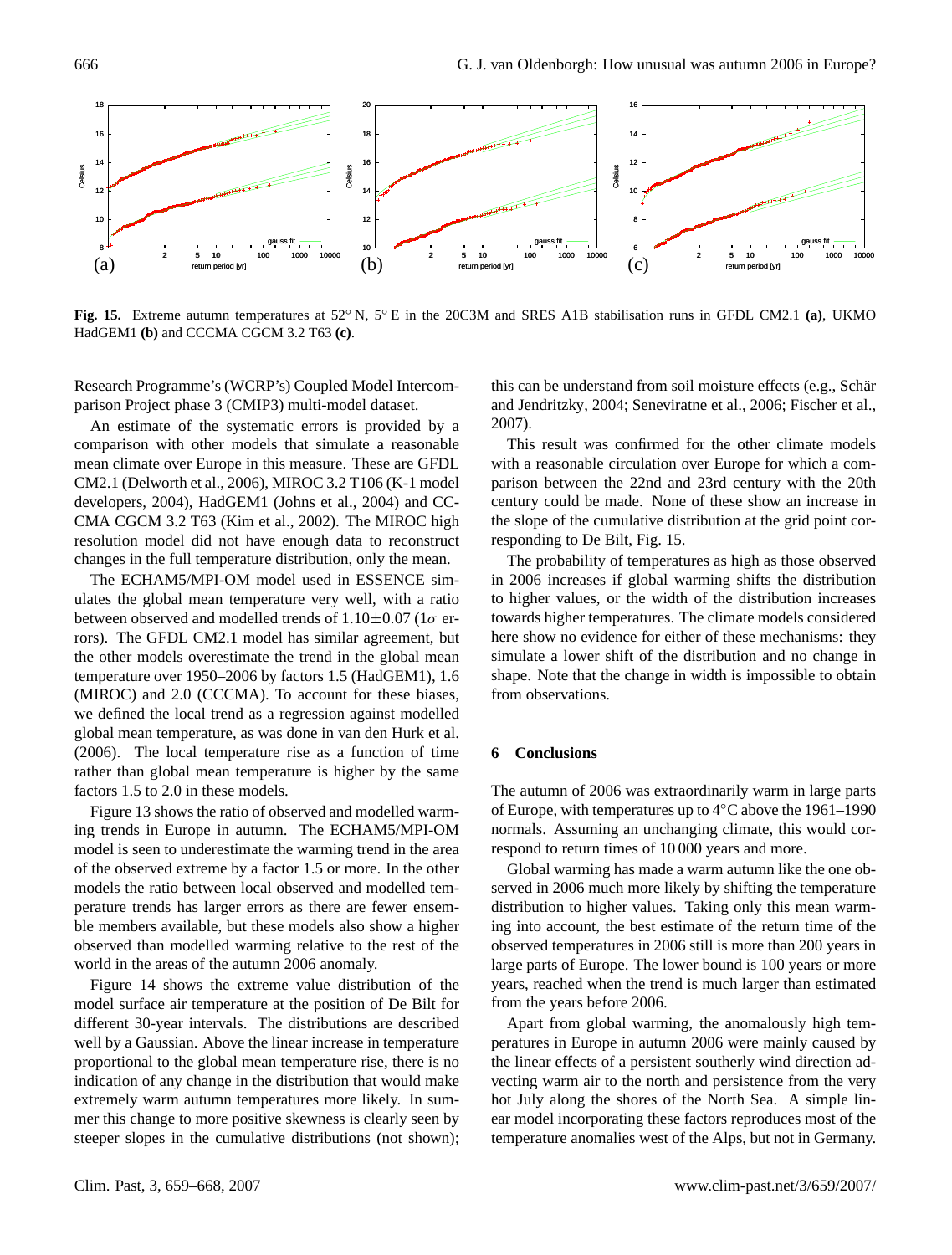Current climate models already underestimate the observed mean warming in Europe relative to global warming before 2006. They also do not show an extra increase of the warm tail of the distribution as the climate warms. Either autumn 2006 was a very rare event, or these climate models do not give the correct change in temperature distribution as the temperature rises.

*Acknowledgements.* I would like to thank my colleagues at KNMI for helpful comments. This work was partly supported by the European Commission's 6th Framework Programme project ENSEMBLES (contract number GOCE-CT-2003-505539). The ESSENCE project, lead by Wilco Hazeleger (KNMI) and Henk Dijkstra (UU/IMAU), was carried out with support of DEISA, HLRS, SARA and NCF (through NCF projects NRG-2006.06, CAVE-06- 023 and SG-06-267). We thank the DEISA Consortium (co-funded by the EU, FP6 projects 508830 / 031513) for support within the DEISA Extreme Computing Initiative [\(http://www.deisa.org\)](http://www.deisa.org). The author thank A. Sterl (KNMI), C. Severijns (KNMI), and HLRS and SARA staff for technical support. We acknowledge the other modelling groups for making their simulations available for analysis, the Program for Climate Model Diagnosis and Intercomparison (PCMDI) for collecting and archiving the CMIP3 model output, and the WCRP's Working Group on Coupled Modelling (WGCM) for organising the model data analysis activity. The WCRP CMIP3 multi-model dataset is supported by the Office of Science, U.S. Department of Energy. All data used is available on the KNMI Climate Explorer (climexp.knmi.nl; [van Oldenborgh](#page-9-8) [and Burgers,](#page-9-8) [2005\)](#page-9-8).

Edited by: G. Lohmann

## **References**

- <span id="page-8-2"></span>Brandsma, T. and van der Meulen, J. P.: Thermometer Screen Intercomparison in De Bilt (the Netherlands), Part I: Understanding the weather-dependent temperature differences, Int. J. Climatol., accepted, 2007a.
- <span id="page-8-3"></span>Brandsma, T. and van der Meulen, J. P.: Thermometer Screen Intercomparison in De Bilt (the Netherlands), Part II: Description and modeling of mean temperature differences and extremes, Int. J. Climatol., accepted, 2007b.
- <span id="page-8-4"></span>Brandsma, T., Können, G. P., and Wessels, H. R. A.: Estimation of the effect of urban heat advection on the temperature series of De Bilt (The Netherlands), Int. J. Climatol., 23, 829–845, 2003.
- <span id="page-8-7"></span>Brohan, P., Kennedy, J., Haris, I., Tett, S. F. B., and Jones, P. D.: Uncertainty estimates in regional and global observed temperature changes: a new dataset from 1850, J. Geophys. Res., 111, D12106, doi:10.1029/2005JD006548, 2006.
- <span id="page-8-6"></span>Coles, S.: An Introduction to Statistical Modeling of Extreme Values, Springer Series in Statistics, London, UK, 2001.
- <span id="page-8-12"></span>Delworth, T. L., Broccoli, A. J., Rosati, A., Stouffer, R. J., Balaji, V., Beesley, J. A., Cooke, W. F., Dixon, K. W., Dunne, J., Dunne, K. A., Durachta, J. W., Findell, K. L., Ginoux, P., Gnanadesikan, A., Gordon, C. T., Griffies, S. M., Gudgel, R., Harrison, M. J., Held, I. M., Hemler, R. S., Horowitz, L. W., Klein, S. A., Knutson, T. R., Kushner, P. J., Langenhorst, A. R., Lee, H. C., Lin, S. J., Lu, J., Malyshev, S. L., Milly, P. C. D., Ramaswamy, V.,

Russell, J., Schwarzkopf, M. D., Shevliakova, E., Sirutis, J. J., Spelman, M. J., Stern, W. F., Winton, M., Wittenberg, A. T., Wyman, B., Zeng, F., and Zhang, R.: GFDL's CM2 global coupled climate models – Part 1: Formulation and simulation characteristics, J. Climate, 19, 643–674, doi:10.1175/JCLI3629.1, 2006.

- <span id="page-8-5"></span>Fan, Y. and van den Dool, H.: A global monthly land surface air temperature analysis for 1948-present, J. Geophys. Res., in press, 2007.
- <span id="page-8-17"></span>Fischer, E. M., Seneviratne, S. I., Lüthi, D., and Schär, C.: Contribution of land-atmosphere coupling to recent European summer heat waves, Geophys. Res. Lett., 34, L06707, doi:10.1029/ 2006GL029068, 2007.
- <span id="page-8-8"></span>IPCC: Climate Change 2007: The Physical Science Basis. Contribution of Working Group I to the Fourth Assessment Report of the Intergovernmental Panel on Climate Change (IPCC), edited by: Solomon, S., Qin, D., Manning, M., Chen, Z., Marquis, M., Averyt, K. B., Tignor, M., and Miller, H. L., Cambridge University Press, Cambridge, UK and New York, NY, 2007.
- <span id="page-8-14"></span>Johns, T., Durman, C., Banks, H., Roberts, M., McLaren, A., Ridley, J., Senior, C., Williams, K., Jones, A., Keen, A., Rickard, G., Cusack, S., Joshi, M., Ringer, M., Dong, B., Spencer, H., Hill, R., Gregory, J., Pardaens, A., Lowe, J., Bodas-Salcedo, A., Stark, S., and Searl, Y.: HadGEM1 – Model description and analysis of preliminary experiments for the IPCC Fourth Assessment Report, Tech. Rep. 55, UK Met Office, Exeter, UK, 2004.
- <span id="page-8-11"></span>Jungclaus, J. H., Keenlyside, N., Botzet, M., Haak, H., Luo, J.-J., Latif, M., Marotzke, J., Mikolajewicz, U., and Roeckner, E.: Ocean circulation and tropical variability in the coupled model ECHAM5/MPI-OM, J. Climate, 19, 3952–3972, doi: 10.1175/JCLI3827.1, 2006.
- <span id="page-8-13"></span>K-1 model developers: K-1 coupled model (MIROC) description, Tech. Rep. 1, Center for Climate System Research, University of Tokyo, 2004.
- <span id="page-8-9"></span>Kalnay, E., Kanamitsu, M., Kistler, R., Collins, W., Deaver, D., Gandin, L., Iredell, M., Saha, S., White, G., Woollen, J., Zhu, Y., Leetma, A., Reynolds, R., Chelliah, M., Ebisuzaki, W., Higgens, W., Janowiak, J., Mo, K. C., Ropelewski, C., Wang, J., and Jenne, R.: The NCEP/NCAR 40-year reanalysis project, B. Am. Meteor. Soc., 77, 437–471, 1996.
- <span id="page-8-15"></span>Kim, S.-J., Flato, G. M., de Boer, G. J., and McFarlane, N. A.: A coupled climate model simulation of the Last Glacial Maximum, Part 1: transient multi-decadal response, Clim. Dyn., 19, 515– 537, 2002.
- <span id="page-8-0"></span>Luterbacher, J., Liniger, M. A., Menzel, A., Estrella, N., Della-Marta, P. M., Pfister, C., Rutishauser, T., and Xoplaki, E.: The exceptional European warmth of Autumn 2006 and Winter 2007: Historical context, the underlying dynamics and its phenological impacts, Geophys. Res. Lett., 34, L12704, doi: 10.1029/2007GL029951, 2007.
- <span id="page-8-10"></span>Miller, R. L., Schmidt, G. A., and Shindell, D. T.: Forced annular variations in the 20th century IPCC AR4 simulations, J. Geophys. Res., 111, D18101, doi:10.1029/2005JD006323, 2006.
- <span id="page-8-1"></span>Schär, C. and Jendritzky, G.: Hot news from summer 2003, Nature, 432, 559–560, 2004.
- <span id="page-8-16"></span>Seneviratne, S. I., Luthi, D., Litschi, M., and Schär, C.: Landatmosphere coupling and climate change in Europe, Nature, 443, 205–209, doi:10.1038/nature05095, 2006.